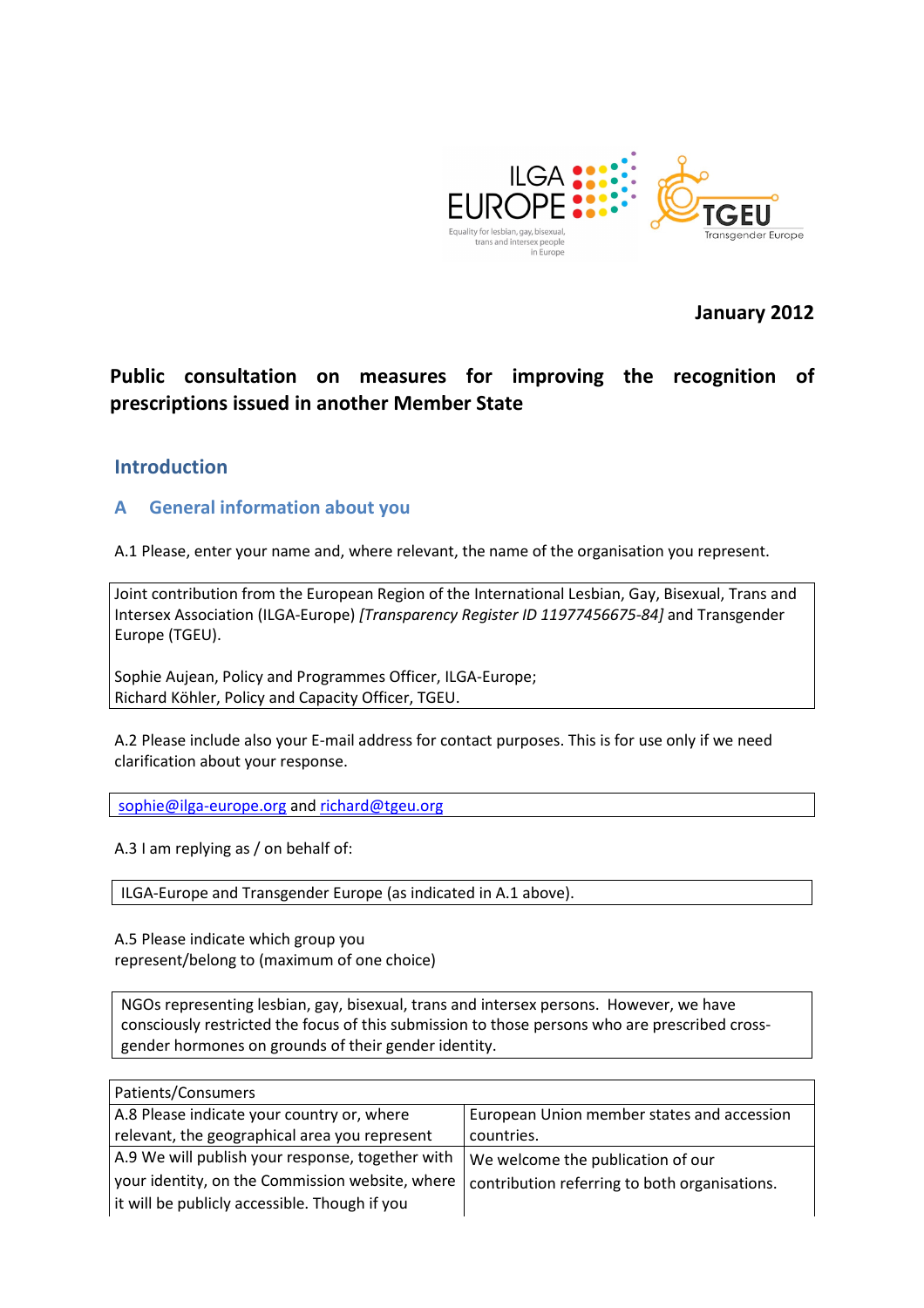| Authenticating the legitimacy of the          | Information received from member organisations                                |
|-----------------------------------------------|-------------------------------------------------------------------------------|
| prescription                                  | indicates that a number of transgender people                                 |
|                                               | were asked by dispensers why they were                                        |
|                                               | prescribed cross-gendered hormones before the                                 |
|                                               | dispenser would hand the medicine over to them.                               |
|                                               | It is worrying that trans persons are on such                                 |
|                                               | occasions obliged to explain why they need to                                 |
|                                               | take specific treatments in link with their gender<br>reassignment treatment. |
|                                               | In addition, some organisations reported                                      |
|                                               | obstacles faced by transgender people when                                    |
|                                               | trying to get hold of the necessary medication in                             |
|                                               | another EU member state.                                                      |
|                                               | One such example was reported with regard to a                                |
|                                               | Danish trans woman living in Germany, (close to                               |
|                                               | the Danish border) and who was told by a German                               |
|                                               | dispenser to see a German doctor and to get a<br>German prescription.         |
|                                               | Contradictorily, a German trans person residing                               |
|                                               | and working in Belgium went to a hospital in                                  |
|                                               | Belgium asking for an injection of his regular                                |
|                                               | testosterone shot. He was denied this service and                             |
|                                               | told that he would need a certificate from a                                  |
|                                               | German doctor proving that this injection was                                 |
|                                               | necessary.                                                                    |
| Authenticating the entitlement of the         | n/a                                                                           |
| prescriber                                    |                                                                               |
| Understanding the language the prescription   | n/a                                                                           |
| was written in                                |                                                                               |
| Understanding prescriptions that are hand-    | Non hand-written prescriptions would ease the                                 |
| written                                       | identification of the products and are hence                                  |
|                                               | preferred.                                                                    |
| Dispensers having insufficient information on | We believe that dispensers may lack information                               |
|                                               | as to whether they are authorized to hand over                                |
|                                               | medicines, and all the more, hormones,                                        |
|                                               | prescribed in another member state.                                           |
| the prescription for their national           |                                                                               |
| (legal) requirements                          |                                                                               |

# B Issues in the recognition of cross-border prescriptions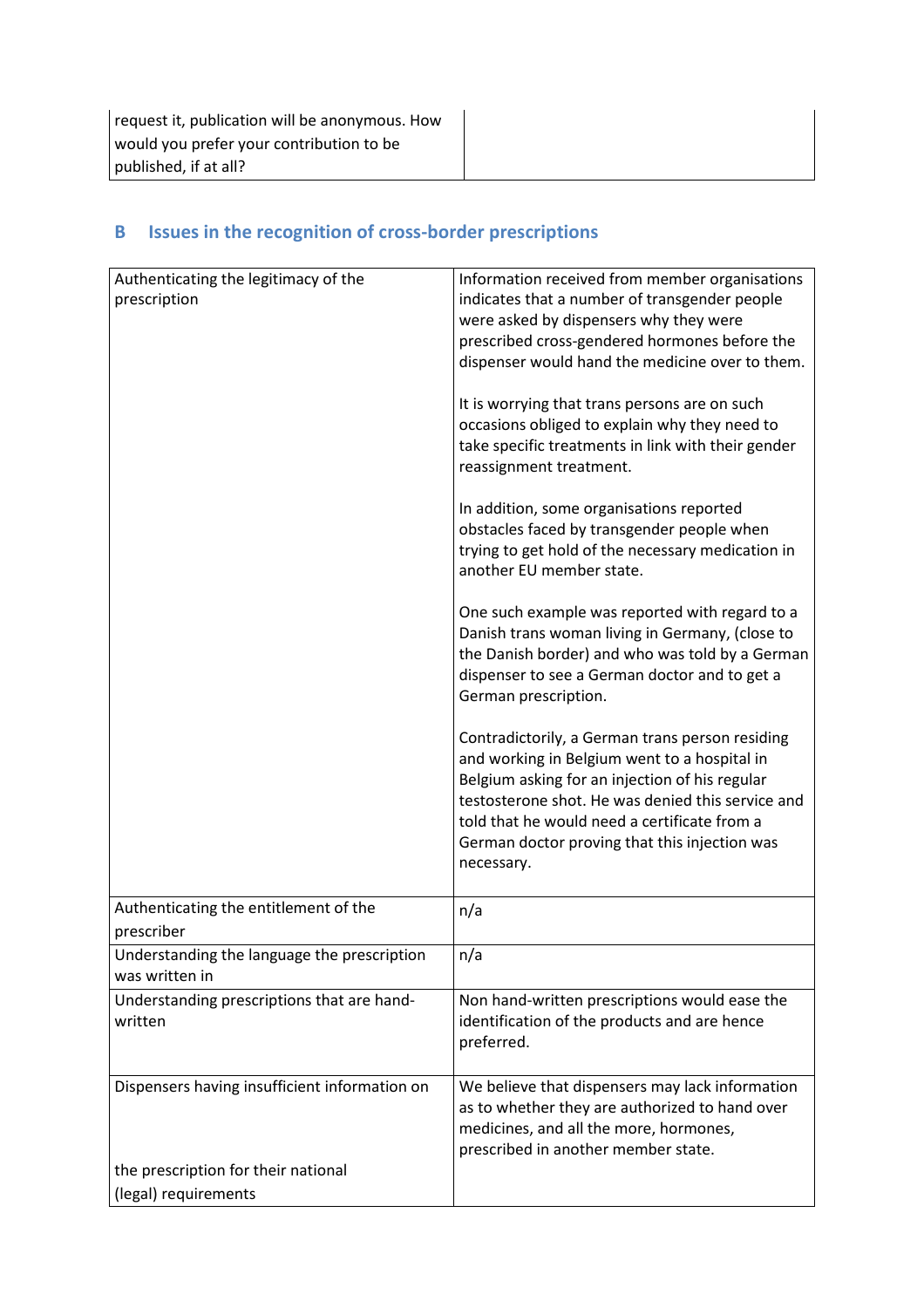| The prescribed drug and/or device not being   | A number of problems with regard to the                                                                                                                                                                                                                                                                   |
|-----------------------------------------------|-----------------------------------------------------------------------------------------------------------------------------------------------------------------------------------------------------------------------------------------------------------------------------------------------------------|
| available on the local (national) market      |                                                                                                                                                                                                                                                                                                           |
| In case substitution is possible: no suitable | availability of the products prescribed were                                                                                                                                                                                                                                                              |
|                                               | reported.                                                                                                                                                                                                                                                                                                 |
| alternative drug or device being available on |                                                                                                                                                                                                                                                                                                           |
| the local (national) market                   | Some member organisations reported problems<br>related to the lack of promptness of the dispenser<br>to actually provide the products. Given that such<br>medical requests are time-sensitive, a delay may<br>have a considerable impact on the treatment of<br>the patient.                              |
|                                               | Others said that for many medicines, there were<br>no alternative products having exactly the same<br>quality or the same dosage in the host country.<br>Again, given the sensitive nature of hormonal<br>treatment changing the carrier substance or<br>dosage may inflict the persons' health severely. |
|                                               | Some concrete examples of products not available                                                                                                                                                                                                                                                          |
|                                               | in other EU Member States were mentioned (list                                                                                                                                                                                                                                                            |
|                                               | below is not exhaustive):                                                                                                                                                                                                                                                                                 |
|                                               | DHEA-S gel pills and Estrogen gel                                                                                                                                                                                                                                                                         |
|                                               | prescribed in Belgium are not available in                                                                                                                                                                                                                                                                |
|                                               | Dutch pharmacies.                                                                                                                                                                                                                                                                                         |
|                                               | Androcur (estrogen) products prescribed                                                                                                                                                                                                                                                                   |
|                                               | in Spain where not available in Sweden.                                                                                                                                                                                                                                                                   |
|                                               | Sustanon, a testosterone product, has                                                                                                                                                                                                                                                                     |
|                                               | suddenly ceased to be produced in<br>Belgium and in the United Kingdom, even                                                                                                                                                                                                                              |
|                                               | though trans men (female-to-male trans                                                                                                                                                                                                                                                                    |
|                                               | persons) very much depend on this                                                                                                                                                                                                                                                                         |
|                                               | product. There is no other 3-month                                                                                                                                                                                                                                                                        |
|                                               | testosterone depot product produced or                                                                                                                                                                                                                                                                    |
|                                               | available in Europe. As a result, many                                                                                                                                                                                                                                                                    |
|                                               | trans persons need to get these products                                                                                                                                                                                                                                                                  |
|                                               | in other countries where there are still                                                                                                                                                                                                                                                                  |
|                                               | supplies (e.g. Netherlands and Spain).                                                                                                                                                                                                                                                                    |

B.2 Which other elements could cause problems in the dispensing of cross-border prescriptions?

Dispensers disapproving of gender reassignment treatment might deny handing out of crosshormonal products.

### C Identifying the prescribed product

C.1 Which elements in prescription forms contribute to the identification of medicinal products?

|                                                                                                   | Member organisations reported that the fact  |
|---------------------------------------------------------------------------------------------------|----------------------------------------------|
| International Non-proprietary Name (INN) / generic   that the names of the medicines were not the |                                              |
| I name                                                                                            | same in all EU member states was an obstacle |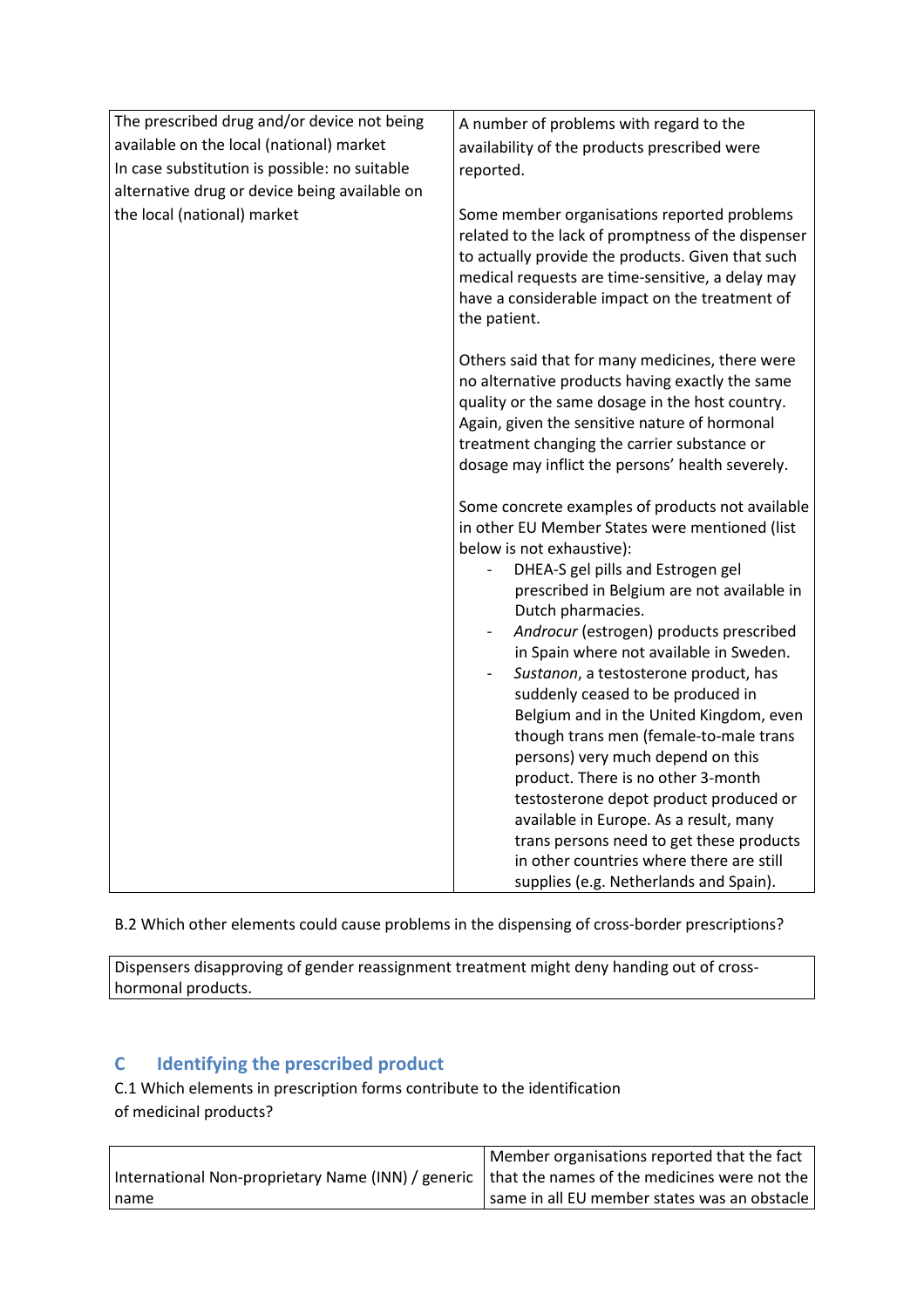|                                     | to their identification.                                                                                                                                                                                                                                 |
|-------------------------------------|----------------------------------------------------------------------------------------------------------------------------------------------------------------------------------------------------------------------------------------------------------|
|                                     | For example, a Spanish trans woman residing<br>in Sweden encountered problems when she<br>presented prescriptions for estrogen in<br>Sweden. The pharmacist did not recognise<br>the name of the product and could not<br>retrieve the active substance. |
|                                     | Prescriptions should thus comprise the list of<br>components of the medicines, at least the<br>active substance, prescribed.                                                                                                                             |
| Brand name                          | n/a                                                                                                                                                                                                                                                      |
| Form of administration              | n/a                                                                                                                                                                                                                                                      |
| Quantity                            | n/a                                                                                                                                                                                                                                                      |
| Strength                            | n/a                                                                                                                                                                                                                                                      |
| Dosage regimen or direction for use | n/a                                                                                                                                                                                                                                                      |
| Intended duration of use            | n/a                                                                                                                                                                                                                                                      |

C.2 Which other elements could contribute to a better identifying the medicinal product? (please check section "G Other information" first before answering this question)

Member organisations stated that it would ease the identification of the prescribed product if some form of standard reference recognised across the EU was created.

### D Identifying the patient

D.1 Which elements in prescriptions contribute to the identification of the Patient?

| Surname                   | Gendered surnames, e.g. patronymic           |
|---------------------------|----------------------------------------------|
|                           | names, may lead to confusion, if the         |
|                           | consumer presents a prescription for cross-  |
|                           | hormonal treatment.                          |
| First name(s) or initials | First name(s) can create similar problems as |
|                           | they indicate a gender that might be in      |
|                           | contrast to the gender expression and/or     |
|                           | the hormonal product.                        |
| Gender                    | ILGA-Europe and TGEU consider that it is     |
|                           | rather worrying to see gender as a key       |
|                           | element of patient identification. Such form |
|                           | of identification happens rather frequently  |
|                           | whereby the gender mentioned on official     |
|                           | documents (including prescriptions) does     |
|                           | not match the gender appearance of the       |
|                           | patient.                                     |
|                           |                                              |
|                           | Such situations have been reported to cause  |
|                           | hostility and/or suspicion of fraud from     |
|                           | dispensers. Moreover, trans people can feel  |
|                           | harassed by dispensers who address them      |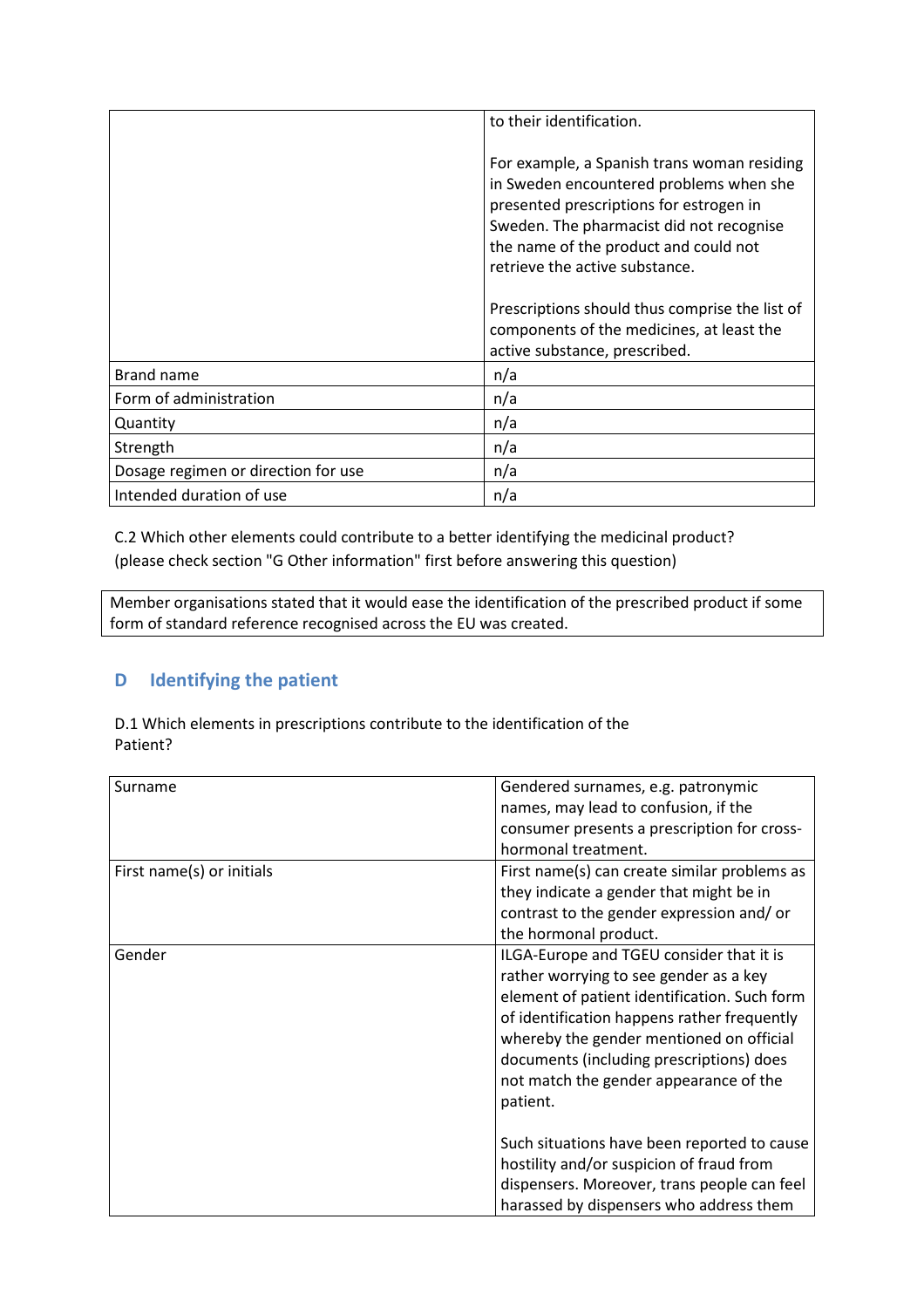|               | with pronouns inappropriate to their<br>gender e.g. 'Sir' instead of 'Madame' or vice<br>versa. |
|---------------|-------------------------------------------------------------------------------------------------|
| Date of birth | ∣n/a                                                                                            |
| Home address  | n/a                                                                                             |

D.2 Which other elements could contribute to a better identification of the patient? (please check section "G Other information" first before answering this question)

n/a

# E Improving patient understanding of prescriptions

E.1 Which elements in prescription forms contribute to a better patient understanding of what is prescribed?

| Wording of dosage (written out in full, use<br>of non-Latin terms, etc.) | Some member organisations said that it would ease<br>transgender people's understanding of their<br>treatment as well as the identification of the<br>medicines prescribed if they had more information<br>on the components of the products prescribed.<br>Non-hand written prescriptions were also mentioned |
|--------------------------------------------------------------------------|----------------------------------------------------------------------------------------------------------------------------------------------------------------------------------------------------------------------------------------------------------------------------------------------------------------|
|                                                                          | as being helpful for patients.                                                                                                                                                                                                                                                                                 |
| Use of icons (representing what time to take                             |                                                                                                                                                                                                                                                                                                                |
| the medicine)                                                            | n/a                                                                                                                                                                                                                                                                                                            |
| Length of treatment                                                      | n/a                                                                                                                                                                                                                                                                                                            |
| Instructions for proper use (e.g. "take with                             | While instructions for use should primarily appear on                                                                                                                                                                                                                                                          |
| food", etc.)                                                             | the medicine itself, it would surely be useful to get                                                                                                                                                                                                                                                          |
|                                                                          | more information on the prescription describing                                                                                                                                                                                                                                                                |
|                                                                          | when and how medicines should be used.                                                                                                                                                                                                                                                                         |
| Print prescriptions (instead of handwriting)                             | As stated above, several member organisations                                                                                                                                                                                                                                                                  |
|                                                                          | reported that hand-written prescriptions were an                                                                                                                                                                                                                                                               |
|                                                                          | obstacle to cross-border use. This often remains the                                                                                                                                                                                                                                                           |
|                                                                          | case even when the trans persons in question can                                                                                                                                                                                                                                                               |
|                                                                          | clearly explain the medicines that they were                                                                                                                                                                                                                                                                   |
|                                                                          | prescribed.                                                                                                                                                                                                                                                                                                    |

| <b>F</b> Identifying the prescriber             |                                                      |
|-------------------------------------------------|------------------------------------------------------|
|                                                 | of<br><b>Trans</b><br>be suspected<br>persons<br>may |
|                                                 | unlawfully trying to get hold of medicine that       |
|                                                 | is not intended for their own usage. For             |
|                                                 | example, dispensers may fear fraud for the           |
|                                                 | purposes of financial gain in the case of            |
|                                                 | provision of testosterone (for body building         |
|                                                 | of biological males) or estrogen. In order to        |
| F.1 What are the main reasons to have clear     | avoid unnecessary suspicion, it would appear         |
| prescriber identification in prescription forms | very important to have a clearly identifiable        |
| (minimum of one choice)?                        | and traceable prescriber along with contact          |

## F Identifying the prescriber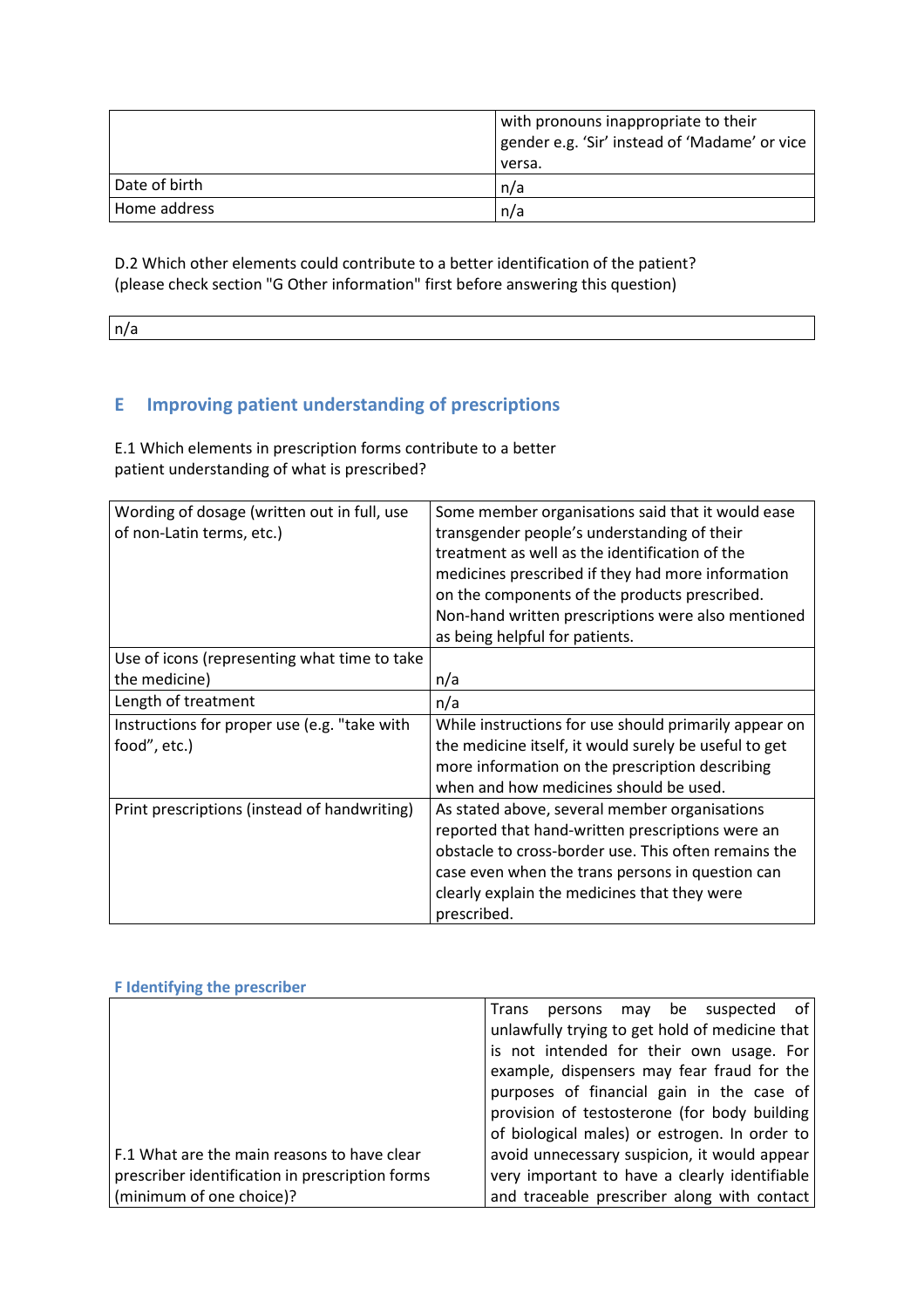|                                                                                                                                                                                                                                          | information.                                                                                                                                                                                                                                                                                                                                                  |
|------------------------------------------------------------------------------------------------------------------------------------------------------------------------------------------------------------------------------------------|---------------------------------------------------------------------------------------------------------------------------------------------------------------------------------------------------------------------------------------------------------------------------------------------------------------------------------------------------------------|
| F.2 How can prescriber authentication best be<br>guaranteed?                                                                                                                                                                             | n/a                                                                                                                                                                                                                                                                                                                                                           |
| Paper solutions using elements<br>in prescriptions to identify the prescriber such<br>as name, address, qualification, prescriber<br>code, etc.                                                                                          | n/a                                                                                                                                                                                                                                                                                                                                                           |
| Paper solutions using elements<br>in prescriptions to 1) identify the prescriber<br>such as name, address, qualification,<br>prescriber code, etc. AND 2) enable contact<br>with the prescriber such as phone/fax number,<br>email, etc. | Feedback from member organisations<br>suggest that direct contact between<br>dispenser and prescriber for authentication<br>had not been sought. However, a paper<br>solution with contact information may also<br>help the patient to remember better the<br>medicine (name, dosage, application routine<br>etc).                                            |
| National prescriber databases accessible to<br>dispensers (e.g. accessed via internet) using<br>information on the prescription as a staring<br>point.                                                                                   | n/a                                                                                                                                                                                                                                                                                                                                                           |
|                                                                                                                                                                                                                                          | Member organisations expressed support for<br>an EU-wide centralised database of [cross-<br>border] prescribers. Such a database would<br>compliment other initiatives that are being<br>considered by the European Commission e.g.<br>freedom of movement of public documents<br>and recognition of the effects of civil<br>documents (COM(2010) 747 final). |
| An EU-level prescriber database accessible to<br>dispensers (eg via internet) using information<br>on the prescription as a starting point.                                                                                              |                                                                                                                                                                                                                                                                                                                                                               |
| A "paperless" e-prescription solution, eg<br>allowing dispensers to verify information in a<br>central repository on prescriber, prescription<br>and patient.                                                                            | n/a                                                                                                                                                                                                                                                                                                                                                           |

| F.3 Which other solutions could improve prescriber  | n/a |
|-----------------------------------------------------|-----|
| authentication?                                     |     |
|                                                     |     |
| F.4 Which elements in prescription forms contribute |     |
| to the identification of the Prescriber?            |     |